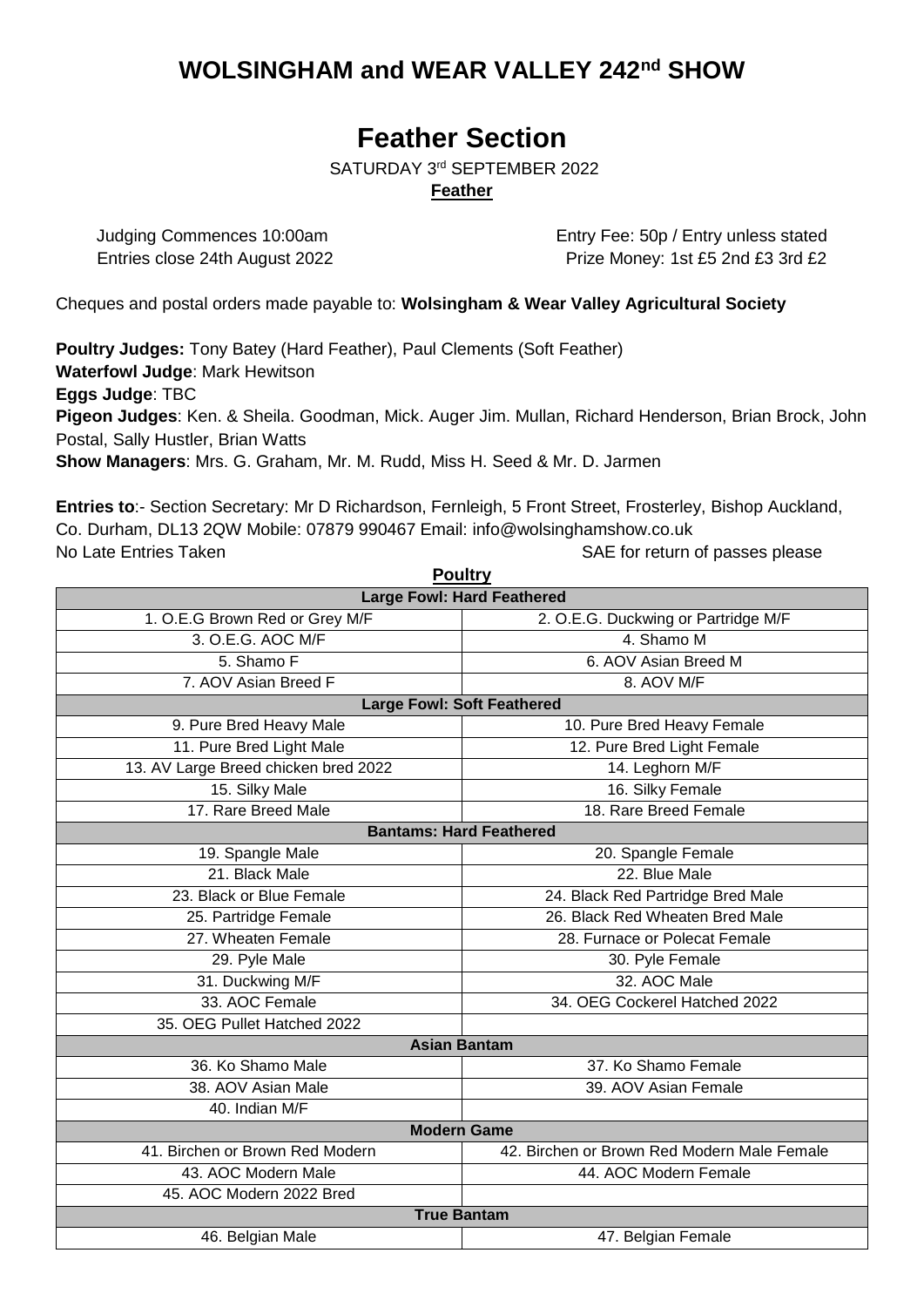| 48. Dutch Male                                                 | 49. Dutch Female                   |  |  |  |
|----------------------------------------------------------------|------------------------------------|--|--|--|
| 50. Pekin Black/White Male                                     | 51. Pekin Black/White Female       |  |  |  |
| 52. Pekin AOC Male                                             | 53. Pekin AOC Female               |  |  |  |
| 54. Rosecomb Male                                              | 55. Rosecomb Female                |  |  |  |
| 56. Seabright M/F                                              | 57. Serama Male                    |  |  |  |
| 58. Serama Female<br>59. Booted Bantam Male                    |                                    |  |  |  |
| 60. Booted Bantam Female<br>61. Japanese M/F                   |                                    |  |  |  |
| 62. AOV True M/F                                               | 63. AV True Bantam Cockerel 2022   |  |  |  |
| 64. AV True Bantam Pullet 2022                                 |                                    |  |  |  |
| <b>Bantams: Soft Feathered</b>                                 |                                    |  |  |  |
| 65. Polish M/F                                                 | 66. New Hampshire Red M/F          |  |  |  |
| 67. AC German Langshan Male                                    | 68. AC German Langshan Female      |  |  |  |
| 69. Barred Rock M/F                                            | 70. AC Rock Male                   |  |  |  |
| 71. AC Rock Female                                             | 72. R.I.R Male                     |  |  |  |
| 73. R.I.R Female                                               | 74. Australorp Male                |  |  |  |
| 75. Australorp Female                                          | 76. Wyandotte Partridge M/F        |  |  |  |
| 77. Wyandotte AOC Male                                         | 78. Wyandotte AOC Female           |  |  |  |
| 79. Leghorn AC Male                                            | 80. Leghorn AC Female              |  |  |  |
| 81. Sussex AC M/F                                              | 82. AV Rare Breed M/F AA           |  |  |  |
| 83. Minorca M/F                                                | 84. Hamburgh M/F                   |  |  |  |
| 85. Silkie M/F                                                 | 86. Orpington M/F                  |  |  |  |
| 87. Barnvelder M/F<br>88. Ancona M/F                           |                                    |  |  |  |
| 89. Orloff M/F                                                 | 90. AOV Male                       |  |  |  |
| 91. AOV Female                                                 | 92. Soft Feathered Heavy Male 2022 |  |  |  |
| 93. Soft Feathered Heavy Female 2022                           | 94. Soft Feathered Light Male 2022 |  |  |  |
| 95. Soft Feathered Light Female 2022                           |                                    |  |  |  |
| <b>Juvenile Classes</b>                                        |                                    |  |  |  |
| 96. Any Variety Large Fowl M/F                                 | 97. Hard Feather Bantam M/F        |  |  |  |
| 98. Soft Feather Bantam M/F<br>99. Any Variety True Bantam M/F |                                    |  |  |  |
| 100. AV Waterfowl Duck or Drake                                |                                    |  |  |  |
| <b>Trio Class</b>                                              |                                    |  |  |  |
| 101. * Any Variety Large Fowl                                  | 102. * Any Variety Bantam          |  |  |  |
|                                                                |                                    |  |  |  |

\*£1 entry - Prize Money: 1st £10 2nd £6 3rd £4

## **Waterfowl Classes**

| <b>Pair Class</b>                                 |                              |  |  |  |
|---------------------------------------------------|------------------------------|--|--|--|
| 103. *Call/Bantam/Miniature Duck                  | 104. * AOV Duck              |  |  |  |
| 105. *AV Geese                                    |                              |  |  |  |
| *£1 entry - Prize Money: 1st £10 2nd £6 3rd £4    |                              |  |  |  |
| <b>Ducks/Geese/Turkey/ Guinea Fowl</b>            |                              |  |  |  |
| 106. White Call Drake                             | 107. White Call Duck         |  |  |  |
| 108. Mallard Call Drake                           | 109. Mallard Call Duck       |  |  |  |
| 110.AOC Call Drake                                | 111. AOC Call Duck           |  |  |  |
| 112. East Indian Drake                            | 113. East Indian Duck        |  |  |  |
| 114. Crested Miniature Duck/Drake                 | 115. AOV Bantam Duck/Drake   |  |  |  |
| 116. White/Black Runner Drake                     | 117. White/Black Runner Duck |  |  |  |
| 118. Trout Runner Drake<br>119. Trout Runner Duck |                              |  |  |  |
| 120. AOC Runner Drake                             | 121. AOC Runner Duck         |  |  |  |
| 122. AOV Light Duck/Drake                         | 123. Cayuga Duck/Drake       |  |  |  |
| 124. Large Crested Duck/Drake                     | 125. Saxony Duck/Drake       |  |  |  |
| 123. AOV Drake                                    | 124. AOV Duck                |  |  |  |
| 125. AV Gander                                    | 126. AV Goose                |  |  |  |
| 127. AV Turkey M/F                                | 128. Guinea Fowl M/F         |  |  |  |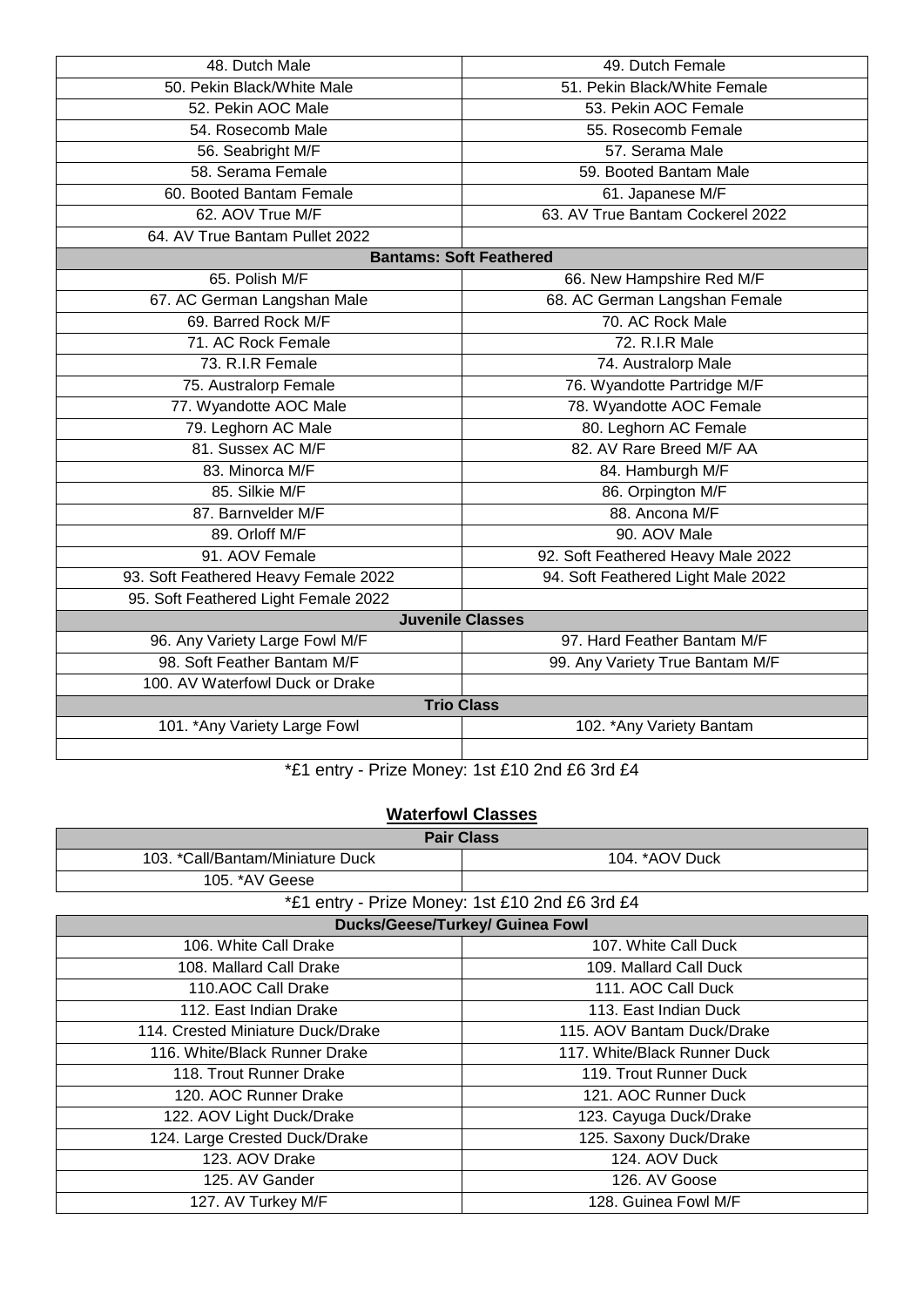W.R. Jewitt Cup for Best Hard Feather Bantam. A Trophy for the Champion Bantam (to be held for one year) to the winner. George & Jean Hodgson Perpetual Trophy- Best Soft Feathered.

| <b>Egg Classes</b>                              |                                |  |  |
|-------------------------------------------------|--------------------------------|--|--|
| <b>Eggs</b>                                     |                                |  |  |
| E1. 3 Large Brown                               | E2. 3 Large White              |  |  |
| E3. 3 Large AOC                                 | E4. 3 Large Different Coloured |  |  |
| E5. 1 Large AC                                  | E6. 3 Bantam Brown             |  |  |
| E7. 3 Bantam White                              | E8. 3 Bantam AOC               |  |  |
| E9. 3 Bantam Different Coloured                 | E10. 1 Bantam Any Colour       |  |  |
| E11. 3 Waterfowl                                | E12. 1 Waterfowl               |  |  |
| E13. 1 Large (Contents)                         | E14. 1 Bantam (Contents)       |  |  |
| E15. 1 AOV Egg (excluding chicken or waterfowl) | E16. 1 Decorated Egg           |  |  |

### **Pigeon Section**

| <b>Fliers</b>                                                         |                                       |  |  |  |
|-----------------------------------------------------------------------|---------------------------------------|--|--|--|
| 1. Flying Racer Cock AA                                               | 2. Flying Racer Hen AA                |  |  |  |
| 3. Show Racer Cock Adult<br>4. Show Racer Hen Adult                   |                                       |  |  |  |
| 5. Show Racer YB                                                      | 6. Show Racer TW AA                   |  |  |  |
| 7. West of England Cock Adult                                         | 8. West of England Hen Adult          |  |  |  |
| 9. West of England YB                                                 | 10. Birmingham Roller Adult           |  |  |  |
| 11. Birmingham Roller Hen YB                                          | 12. Birmingham Roller Cock YB         |  |  |  |
| 13. Competition Roller Adult                                          | 14. Competition Roller Cock YB        |  |  |  |
| 15. Competition Roller Hen YB                                         | 16. Tippler Adult                     |  |  |  |
| 17. Tippler YB                                                        | 18. AOV Flier AA                      |  |  |  |
|                                                                       | <b>Short Faced/Owls</b>               |  |  |  |
| 19. African Owl Cock Adult                                            | 20. African Owl Hen Adult             |  |  |  |
| 21. African Owl YB                                                    | 22. Oriental Frill Adult              |  |  |  |
| 23. Turbit Adult                                                      | 24. Turbit/Frill YB                   |  |  |  |
| 25. English Owl AA                                                    | 26. Old German Owl Adult              |  |  |  |
| 27. Old German Owl YB                                                 | 28. AOV Short Faced AA                |  |  |  |
| 29. Spanish Figurita Adult                                            | 30. Spanish Figurita YB               |  |  |  |
| 31. Italian Owl Adult                                                 | 32. Italian Owl YB                    |  |  |  |
|                                                                       | <b>Tumblers</b>                       |  |  |  |
| 33. LFCL Tumbler Cock Adult                                           | 34. LFCL Tumbler Hen Adult            |  |  |  |
| 35. LFCL Tumbler YB                                                   | 36. English Muffed Tumbler Cock Adult |  |  |  |
| 37. English Muffed Tumbler Hen Adult<br>38. English Muffed Tumbler YB |                                       |  |  |  |
| 39. Short Faced Tumbler Cock Adult                                    | 40 Short Faced Tumbler Hen Adult      |  |  |  |
| 41. Short Faced Tumbler YB                                            | 42. Limerick Tumbler Cock Adult       |  |  |  |
| 43. Limerick Tumbler Hen Adult                                        | 44. Limerick Tumbler Cock YB          |  |  |  |
| 45. Limerick Tumbler Hen YB                                           | 46. English Nun Adult                 |  |  |  |
| 47. English Nun YB                                                    | 48. Oriental Roller Adult             |  |  |  |
| 49. Oriental Roller YB                                                | 50. Portuguese Tumbler Adult          |  |  |  |
| 51. Portuguese Tumbler YB                                             | 52. Berliner AA                       |  |  |  |
| 54. RVPC Tumbler Cock Adult<br>53. Dutch Highflyer AA                 |                                       |  |  |  |
| 55. RVPC Tumbler Hen Adult<br>56. RVPC Tumbler YB                     |                                       |  |  |  |
| <b>Head/Wattle</b>                                                    |                                       |  |  |  |
| 57. German Beauty Homer Adult                                         | 58. AOV Homer Adult                   |  |  |  |
| 59. AV Homer YB                                                       | 60. Dragoon Adult                     |  |  |  |
| 61. Dragoon YB                                                        | 62. Barb, Carrier, Scandaroon Cock AA |  |  |  |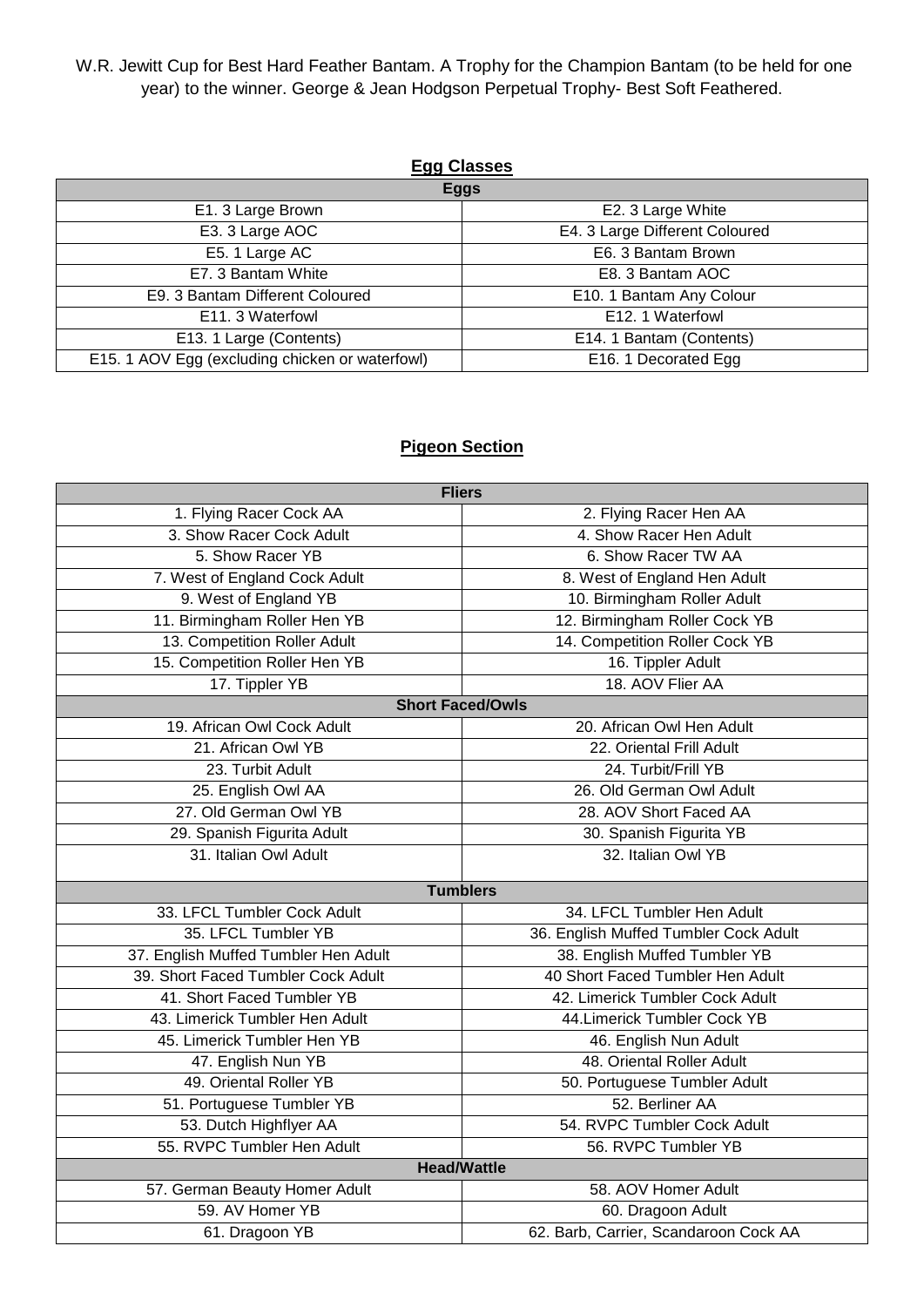| 63. Barb, Carrier, Scandaroon Hen AA          | 64. English Magpie AA                                 |  |  |  |  |
|-----------------------------------------------|-------------------------------------------------------|--|--|--|--|
| <b>Blowers</b>                                |                                                       |  |  |  |  |
| 65. Holle Cropper Self Cock AA                | 66. Holle Cropper Self Hen AA                         |  |  |  |  |
| 67. Holle Cropper AOC Cock AA                 | 68. Holle Cropper AOC Hen AA                          |  |  |  |  |
| 69. Brunner Pouter Adult                      | 70. Brunner Pouter YB                                 |  |  |  |  |
| 71. Horseman Cock Adult                       | 72. Horseman Hen Adult                                |  |  |  |  |
| 73. Horseman YB                               | 74. AOV Blower Cock Adult                             |  |  |  |  |
| 75. AOV Blower Hen Adult                      | 76. AOV Blower YB                                     |  |  |  |  |
| 77. RVPC Blower AA                            |                                                       |  |  |  |  |
|                                               | <b>Colour</b>                                         |  |  |  |  |
| 78. Archangel/Gimpel Adult                    | 79. Archangel/Gimpel YB                               |  |  |  |  |
| 80. RVPC Colour AA                            | 81. Lucerne AA                                        |  |  |  |  |
| 82. AV Swallow/Saxon/Thuringer AA             |                                                       |  |  |  |  |
|                                               | Form                                                  |  |  |  |  |
| 83. RVPC Form Adult                           | 84. RVPC Form YB                                      |  |  |  |  |
| 85. ASR Blue/Blue Cheq Adult                  | 86. ASR Blue/Blue Cheq YB                             |  |  |  |  |
| 87. ASR Pied Adult                            | 88. ASR Pied YB                                       |  |  |  |  |
| 89. ASR AOC Adult                             | 90. ASR AOC YB                                        |  |  |  |  |
| 91. Schietti Modena Cock Adult                | 92. Schietti Modena Hen Adult                         |  |  |  |  |
| 93. Schietti Modena Cock YB                   | 94. Schietti Modena Hen YB                            |  |  |  |  |
| 95. Gazzi Modena AA                           | 96. Show King AA                                      |  |  |  |  |
|                                               | <b>Structure</b>                                      |  |  |  |  |
| 97. Frillback Cock or Hen AA                  | 98. Jacobin Cock Adult                                |  |  |  |  |
| 99. Jacobin Hen Adult                         | 100. Jacobin YB                                       |  |  |  |  |
| 101. Old Dutch Capuchine Adult                | 102. Old Dutch Capuchine YB                           |  |  |  |  |
| 103. AV Fantail Cock AA                       | 104. AV Fantail Hen AA                                |  |  |  |  |
| 105. Chinese Owl Cock Adult                   | 106. Chinese Owl Hen Adult                            |  |  |  |  |
| 107. Chinese Owl YB                           |                                                       |  |  |  |  |
|                                               | <b>Any Other Variety</b>                              |  |  |  |  |
| 108. Black/Dun/Brown Mookee Adult             | 109. Black/Dun/Brown Mookee YB                        |  |  |  |  |
| 110. Lavender/Isabelle Mookee Adult           | 111. Lavender/Isabelle Mookee YB                      |  |  |  |  |
| 112. Red/Yellow Mookee Adult                  | 113. Red/Yellow Mookee YB                             |  |  |  |  |
| 114. AOC Mookee Adult                         | 115. AOC Mookee YB                                    |  |  |  |  |
| 116. AC Mookee None White Flight AA           | 117. AV Trumpeter AA                                  |  |  |  |  |
| <b>118. AOV AA</b>                            |                                                       |  |  |  |  |
| Juvenile                                      |                                                       |  |  |  |  |
| 119. Juvenile Fancy Cock Adult                | 120. Juvenile Fancy Hen Adult                         |  |  |  |  |
| 121. Juvenile Fancy YB                        | 122. Juvenile Flier AA                                |  |  |  |  |
|                                               | Pairs/4 bird                                          |  |  |  |  |
| 123. One pair class (same breed & matched for | 124. *4 bird Class (any 4 birds, same breed & colour) |  |  |  |  |
| breeding) AA                                  |                                                       |  |  |  |  |
| *£1 entry - Prize Money 1st £10 2nd £6 3rd £4 |                                                       |  |  |  |  |

Ron Arnison Memorial Trophy for Best Fancy Pigeon in Show.

Wolsingham & Wear Valley Shield donated by Mr D Richardson for Best 4 Bird.

Specials - Each section winner to receive various specials